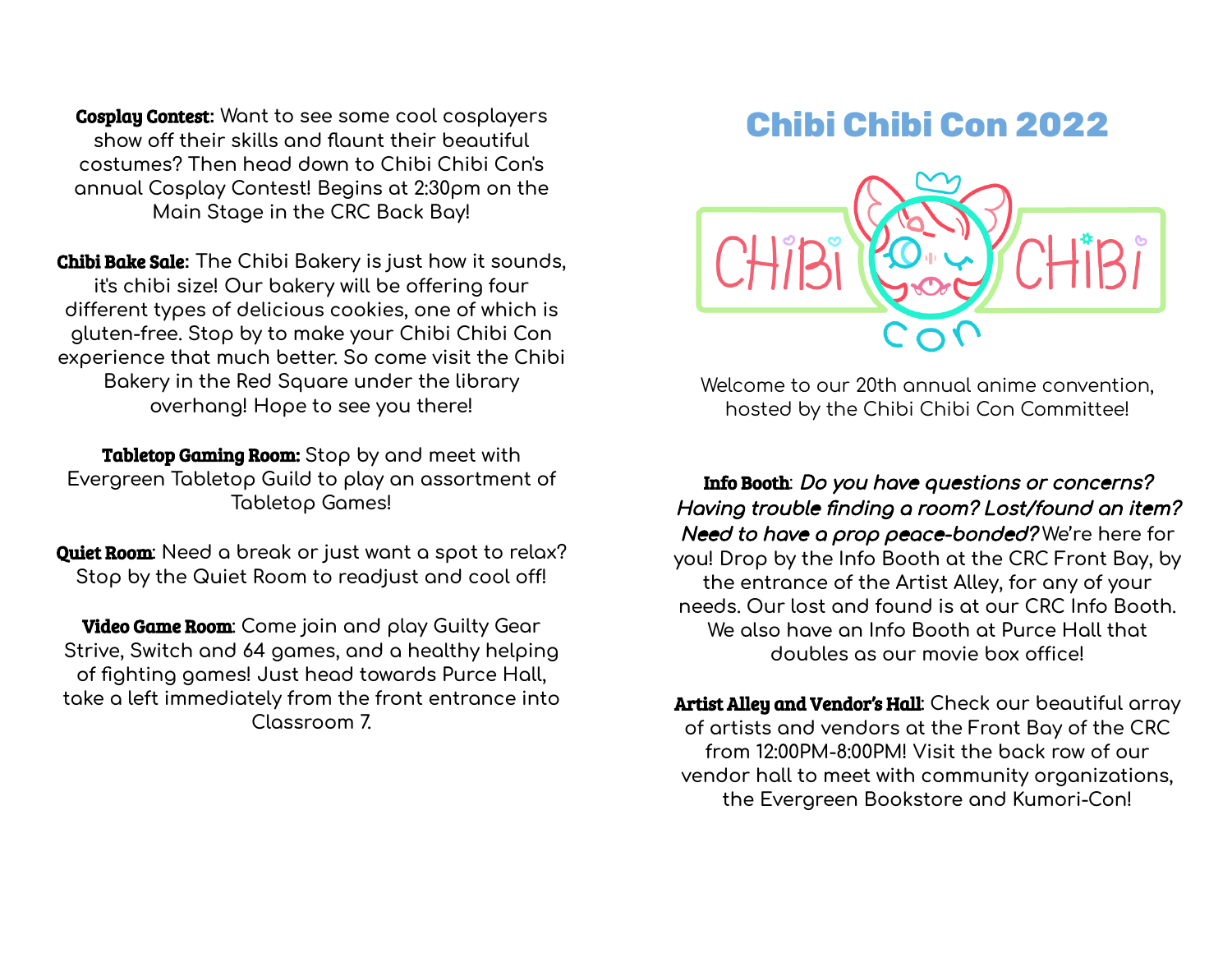Movie screening**: From Masaaki Yuasa, the visionary director of** Keep Your Hands Off Eizouken! **Chibi Chibi Con is proud to present two screenings of** Night is Short, Walk on Girl**. Rated PG-13**

Chibi Chibi Lip Sync Contest**: The lip-sync of a lifetime is back on the big stage! Come watch our contestants lip-sync their hearts out on the Main Stage in the Back Bay of the CRC. Start at 5:00PM!**

18+ Lip-Sync Battle**: Lip-Sync contestants will perform to their favorite songs, and end the night with a lip-sync battle that'll blow the audience away! Note: This event is rated 18+ for suggestive content and strong language. All attendees will be carded.**

Anime Jeopardy: **Want to test your anime knowledge or just watch? Anime Jeopardy is a group trivia contest like the game show "Jeopardy!" with categories in anime, video games, culture, and more.**

Queer 1970s Manga and Anime**: A deep dive into works that pioneered the shounen ai and shoujo ai genres during an important decade in manga history. From Kaze to Ki no Uta to Oniisama e and everything in between, we will discuss genre development, tropes, translations, and much more!**

Budgeting for Cosplay**: Cosplay is more accessible than ever these days, that doesn't mean it is always affordable! Join me, Coscepts, on ways you can have the cosplaying memories on a little coin.**

Identity v: welcome to the manor!!: **Come join some of your favorite IDV characters in some audience inclusive games! We will be playing fun interactive games that give participants opportunities to join in on the fun! Hope to see you there!**

Mimic that Pokemon: **Do you know your Pokemon? Come test your knowledge and see if you have what it takes to be a Pokemon translator! Using sounds from your favorite Pokemon, play a variety of games and meet other "Pokemon Translators"**

Quirky, Queer, Quixotic: **How to Show Pride for Being Weird:Panel host Pixel explains what self-love means to him, and how he learned to not only enjoy his weird interests, but to be proud and open about them.**

Adventures in Tevyat!: Have you ever wanted to ask your favorite Genshin Impact character a question? See what their normal life is. Well now is your chance! Join us in a fun and interactive Genshin Q/A, along with some games and a bit of trivia! You may even be able to win a prize at some point during the panel!!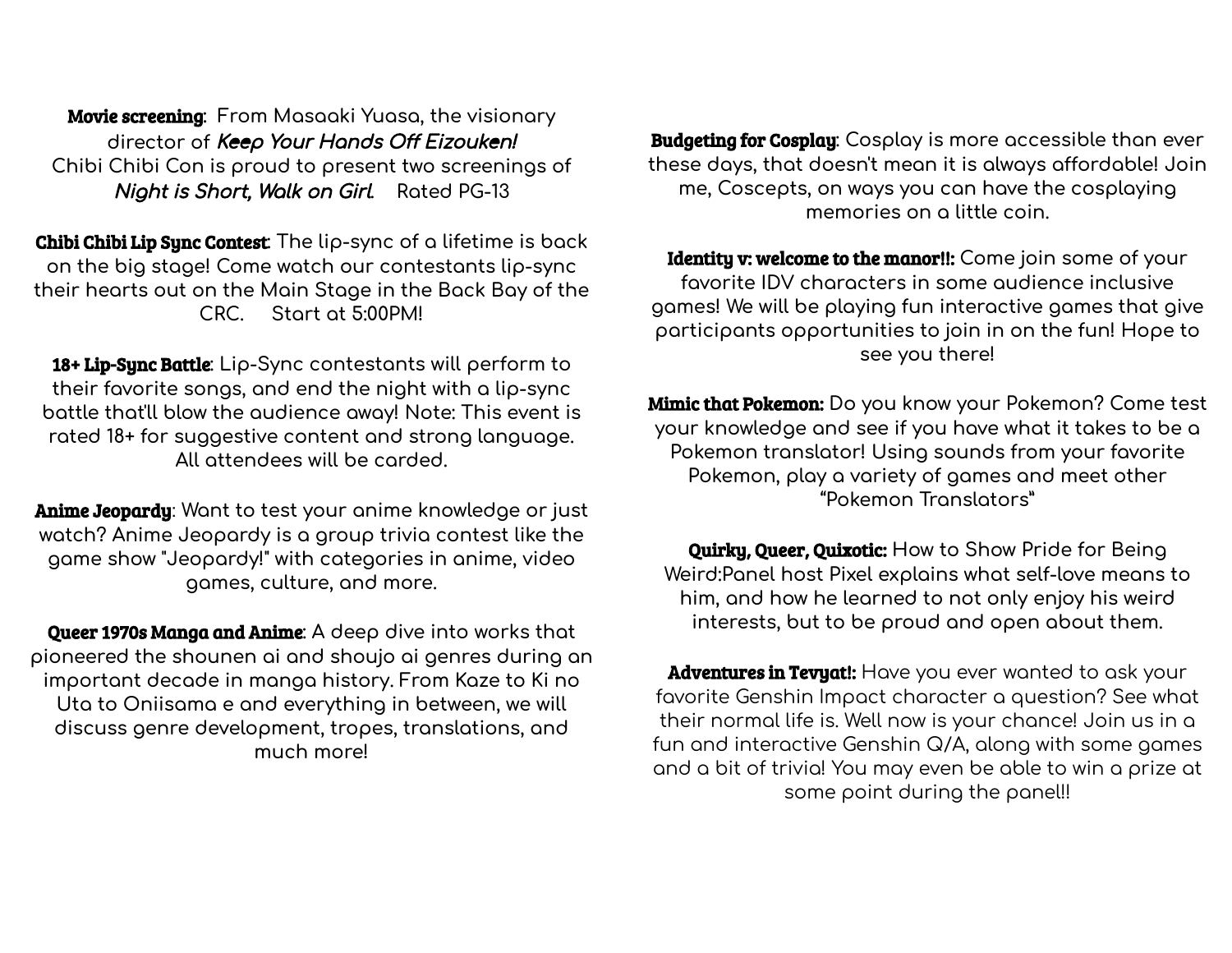Copyright Law and Fan-Art: **IP Laws and Landmines: Can I get sued for drawing Luffy or Sailor Moon? Can I get sued for selling my Pikachu or Naruto drawings? Join the attorney-panelists for an overview of intellectual property laws and a discussion of the space that "fan-art" occupies within the framework of art and entertainment law. The panel will also include real life copyright holder and fan-artist examples. This panel involves general information on general legal issues only, and NO LEGAL ADVICE WILL BE GIVEN DURING THE PANEL. FOR LEGAL ADVICE, CONSULT A LICENSED ATTORNEY.**

Dungeons And Decisions: 100 Players; 1 Character: **Come one! Come all! As we gather around to tell the story of Ehverie Bahdie and his wild misadventures with decisions made by you! Yes, join us on a Choose-your-own-adventure style game where the entire audience will play part in making the decisions of our single brave hero!**

MXTX and Beyond: An Introduction to Danmei and Baihe (Chinese BL and GL): **A beginner-friendly guide to all things danmei and baihe (Chinese boy's love and girl's love)! In this panel, we will discuss recommendations, adaptations, translations, and genres!**

Ultimate Pokémon Trivia!: **Love Pokémon? Love trivia? Then come on down to Ultimate Pokémon Trivia! There will be prizes and everyone is welcome!**

Why Your Live-Action Adaptations Will Fail You: **Live-action film adaptations of manga, video games, and anime are generally terrible. Why? Is there something fundamentally wrong with live-action, or is there something else missing in the execution? Learn from a filmmaker and anime lover about what's getting lost in adaptation and whether there's any hope for future efforts.**

VA 101: Sonic and Friends: **A live reading of Sonic High School, a fanfiction by DarkDoomFireMaster, with audience participation encouraged.** 18+ ID Checks at Door

Oletus dysfunction : an 18+ Identity V panel: **Come join your favorite IDV characters in an 18+ game packed panel! This is an interactive panel that allows audience members to join in on the fun with games and activities! We hope to see you there!** 18+ ID Checks at Door

MILFcourse: An Analysis of Fandom Misnomers: **MILFs and DILFs are contentiously applied labels in online fandom spaces. Come learn from Dr. Ryn CS, MILFology PhD (@sandlessdesert) the various ways we use these words and answer once and for all, is YOUR WAIFU a MILF?** 18+ ID Checks at Door